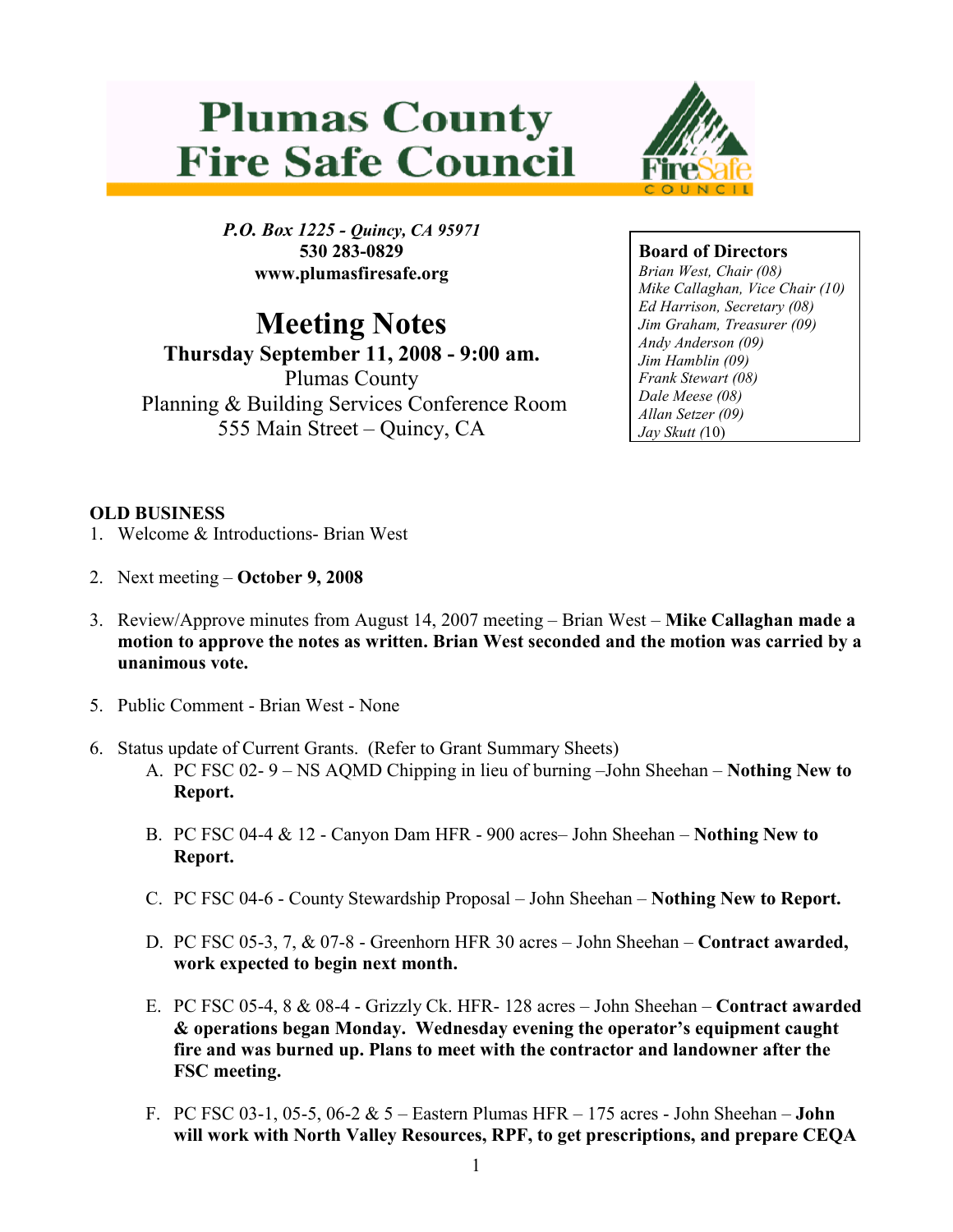or THP exemptions and prospectus to enable pursuit of additional funs from the Sierra Nevada Conservancy (SNC). SNC requires CEQA to approve prior to funding implementation for ground disturbing activities.

- G. PC FSC 06-4 & 10 Little Grass Valley HFR 111 acres John Sheehan Soper-Wheeler still looking to find a contractor to accomplish the work.
- H. PC FSC 06-6 La Porte Pines HFR 75 acres John Sheehan Feather River RD is waiting for wetter conditions before beginning mastication activities.
- I. PC FSC 07-1  $\&$  4 Indian Valley HFR-200 acres John Sheehan Eight contractors bid on the project. PC FSC, Plumas Corporation, and North Valley Resources, are in final discussions with contractors prior to award.
- J. PC FSC 07-2 La Porte Road HFR 100 acres John Sheehan North Valley Resources has provided the final information to CDF for CEQA approval. Prospectus expected out by the end of this month.
- K. PC FSC 07-4 & 08-2 PC FSC Council Coordination 2007-2009– John Sheehan  $A$ grant proposal for funding of additional HFR planning & outreach was submitted to the Sierra Nevada Conservancy (SNC) on 8/31/08. Work continues with providing presentations at homeowner association meetings and sharing of firesafe information.
- L. PC FSC 07-5 C Road right-of-way planning John Sheehan Nothing New to Report.
- M. PC FSC 07-6 Taylorsville HFR 30 acres John Sheehan Piling complete, expect burning to occur after sufficient rainfall. Some discussion on use of remaining funds.
- N. PC FSC 07-9 Elderly/Disabled Defensible Space John Sheehan Contracts will be awarded this week for 38 properties to be treated by 6 contractors. Properties spread throughout 12 different communities.
- O. PC FSC 07-10 County Educational Workshops John Sheehan Plans being developed to review web page and explore opportunities for additional workshops.
- P. PC FSC 08- 1 Gold Mtn. HFR John Sheehan Graeagle Timber has completed approximately 70 acres of biomass adjacent to the community. Operations were suspended as the company moved to a more cost efficient project near Mills Peak, which also will be more constrained by the fall weather. Operations are expected to resume later this fall.
- Q. PC FSC 08- 3 HFR Project Development –John Sheehan Some of these funds are being used as in-kind for an expanded planning grant to the Sierra Nevada Conservancy. See 7.A.